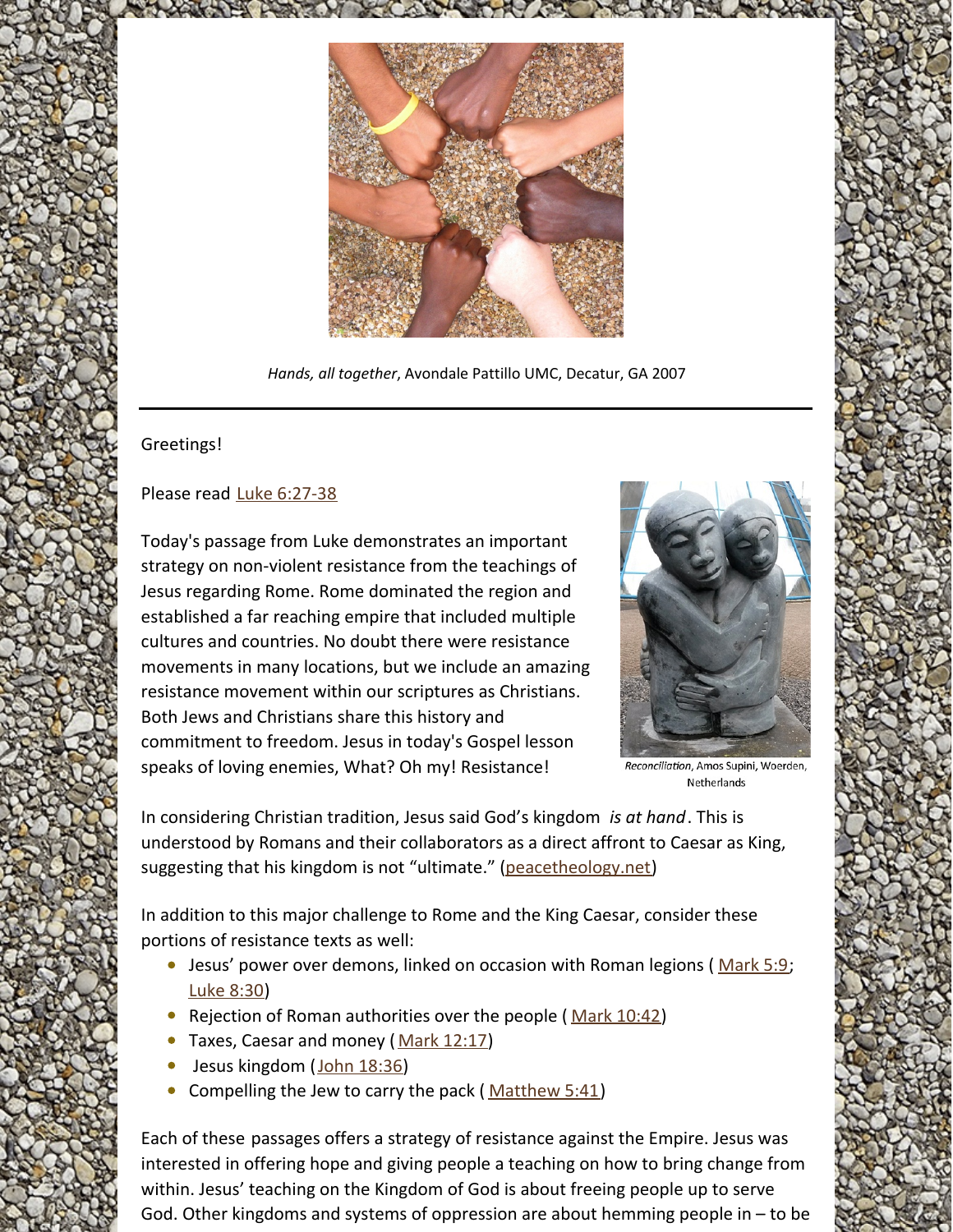compliant to the powers that be. And there are those who try to have it both ways but never end up in a place of [satisfaction.](https://www.biblegateway.com/passage/?search=Mt+6%3A24&version=NRSV) Jesus even said once, *"You cannot serve two masters."* In addition to the resistance, oppression and movement already mentioned, collaboration is addressed by Jesus throughout the Gospels.

*There was a small religious party, the Sadducees, who were collaborationists, that supported the status quo and accepted official posts under the Romans.... The High Priest himself was a Sadducee, and it is one of the most important points to grasp in New Testament studies that the High Priest was appointed by the Romans. As a member of a quisling minority group he was regarded with contempt by the great mass of the nation. Religious authority lay not with the priests but with an entirely different body of people called the Rabbis, the leaders of the [Pharisees.](https://msuweb.montclair.edu/~furrg/gned/maccoby.pdf) (Jesus and the Jewish Resistance)*



Love Your Enemies, Vanderbilt Divinity Library

With this in mind, the passage at hand today is about connecting two resistance movements together with Jesus as leaders of both. The resistance of Rome and the resistance of the collaborators. The teachings of Jesus offer us a strategy for bringing the Kingdom of God. Like Jesus, Mahatma Gandhi used this strategy in India for the purpose of national independence - non-violent, civil disobedience. The methodologies of Jesus laid bare the collaborators and the Empire. But Jesus' timeless teachings speak to all generations and give hope to the oppressed.

February is *Black History Month* in the United States. During this time we share stories related to the strategy instilled deeply in the DNA of Judeo Christian experience and how it is lived out in the Black experience, something unique to the United States of America. That experience draws from the scriptures and narrative remembering the plight of Israel at the hands of Egypt, Babylonia, Assyria and Rome. In their totality, the teachings of Jesus and historical Judaism became the catalyst of the modern Civil Rights movement which marked the last half of the 20<sup>th</sup> century and continues today.

*The Equal Justice [Initiative](https://eji.org/)* has produced a calendar which marks historical events for each day of the year that have impacted the movement. For Sunday, February 20, the story that is remembered is from Montgomery, Alabama. On this date in 1956, a number of persons were arrested for participating in a boycott of the public transit system. To read these stories on the calendar each day while letting the Gospel lesson for this Sunday wash over us demonstrates great power. This power is found in cultural competency, personal awareness, emotional intelligence, social location and many other very personal tools which bring into focus the radical nature of the Discipleship taught by Jesus. *To love our enemies, to turn the other cheek, to live the golden rule, to choose mercy, to forgive and not to judge*, these are a call that will require our very last ounce of attention.

So on this day, read this text from Luke. Likewise re-read our Baptismal Service found in your United Methodist Hymnal. Let them be companions with us on the journey as